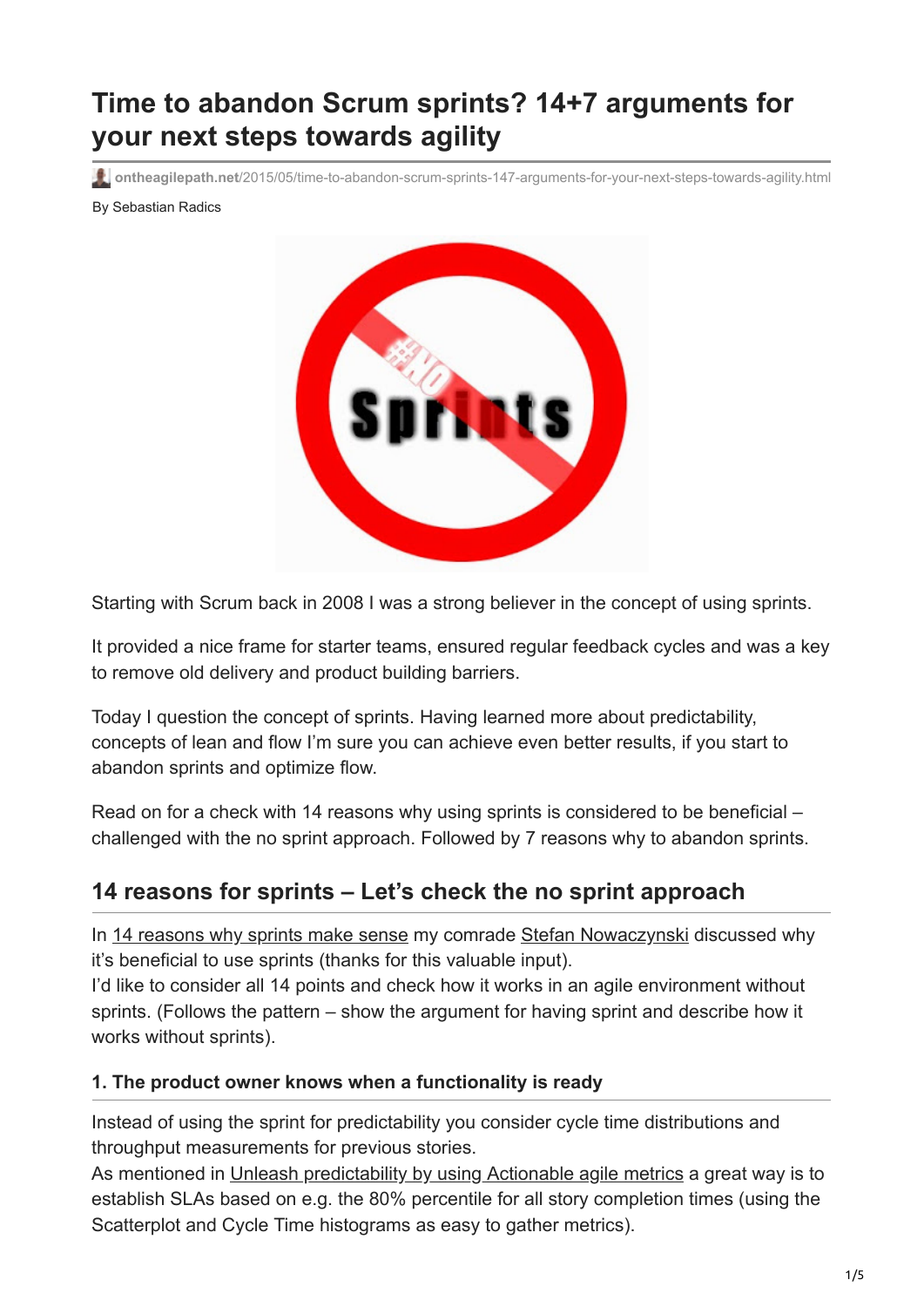This way the product owner knows how many stories in a given time interval can be completed and how long a story takes on average. It's an inherent predictability with less overhead than having artificial sprint boundaries.

### **2. Customers do know when a functionality is ready**

Like mentioned in point 1.

In addition you replace the sprint review by a feature review, done on demand and as soon as possible after a potential shippable increment is implemented.

The better you can involve your customer, the earlier you can generate feedback and start earning money.

#### **3. Less coordination overhead**

It gets even less using on demand prioritization, grooming and pull and remove long and [sometimes exhausting sprint preparations. Nicely described in So long Scrum, hello](https://stormpath.com/blog/so-long-scrum-hello-kanban/) Kanban.

#### **4. The team knows when it will receive feedback**

Lets do get feedback even earlier using ScrumBan – as it's implied in the workflow steps. Just add a step validation or review and generate feedback as soon as a story is ready. The side effect in working with cycle times and SLAs is that you increase "pressure" to generate feedback and ship it.

### **5. By using the velocity the possible amount of features to be delivered in a cadence is known**

Velocity is replaced via inherent throughput and cycle time (see point 1).

**6. Early feedback ensures in time corrections and show that a feature is ready/done** Done by workflow steps in Kanban (see point 4). Benefit is less delays than using sprints.

With sprints you (often) generate feedback at the end of the sprint (via sprint review) and assuming corrections/changes you prolong delivery for another sprint time period. Having it in your workflow it get's blocked because of missing parts and increases "pressure" on the whole system as WIP limits start firing. Stop starting, start finishing!

#### **7. The team has an overview about upcoming topics for the next sprint**

In Kanban you use a selected column – best having a minimum/maximum limit. It's the task of the product owner to replenish the selected column properly.

This way the team always knows what to pull next. You can establish grooming (product backlog refinement) meetings – but do it as soon as necessary following your flow of stories.

#### *Half way through the list – let's consider the next 7 pro sprint arguments and ways to work without it.*

#### **8. The product owner can create a roadmap based on estimations and velocity**

Create a roadmap based on your SLAs (throughput and average cycle time). For larger topics (epics) just ask the team for a *rough* orientation how many stories this epic will be.

#### **9. You find errors earlier**

See point 4 and 6. Quality assurance is embedded in the workflow.

#### **10. Changes are communicated in time**

Changes get communicated even faster see point 4 and 6. As soon as story enters a review state feedback generation is triggered and necessary course corrections can be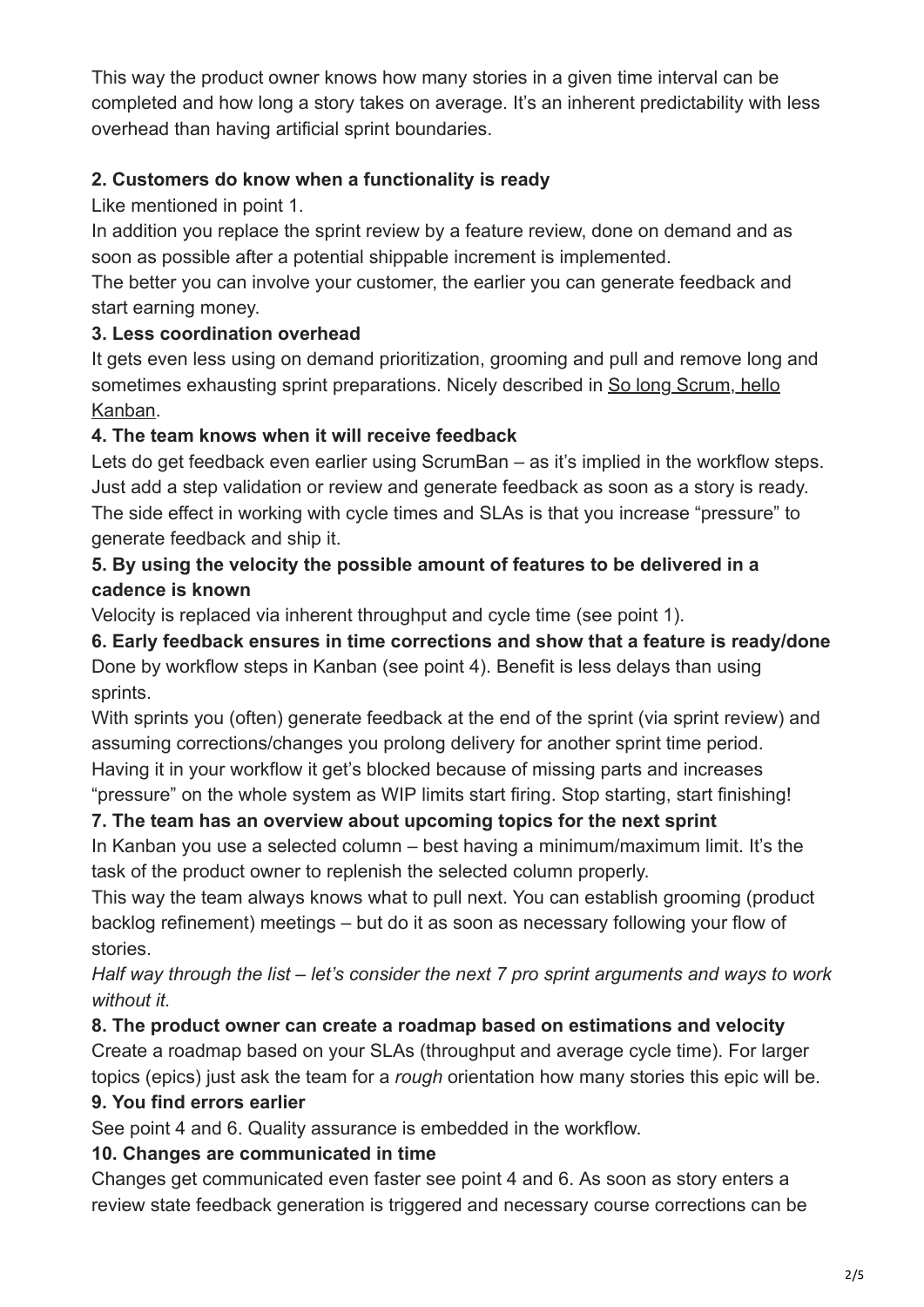done.

The cost of delay gets even more reduced than using fixed length iterations.

# **11. Trust through reliable cadence of delivery**

The same is true using Kanban and SLA's. It based on past data and get's more an more reliable by an increasing number of finished stories (and therewith measurement points). I can tell the customer – with a probability of e.g. 80% this story gets delivered in x days (when once selected).

# **12. Progress is visible and you can feel it**

You get even more visibility using an always filled Kanban board and toughly managing your throughput and cycle time.

Immediate workflow feedback, team huddles to solve flow interruptions and a real drive on getting things done – highly visible via board, cumulative flow diagrams and scatterplots (see [Unleash predictability by using Actionable agile metrics\)](http://www.ontheagilepath.net/2015/04/unleash-predictability-by-using.html)

#### **13. Higher quality work**

Sprint end pressure leads to possible cheating and hidden quality lacks (e.g. described in [So long Scrum, hello Kanban](https://stormpath.com/blog/so-long-scrum-hello-kanban/)).

Workflow inherited QA, feedback and validation and a steady pace ensure even higher quality because the exhausting rushing elements get removed.

#### **14. Work is more fun, is enjoyable and the team is valued**

[So long Scrum, hello Kanban](https://stormpath.com/blog/so-long-scrum-hello-kanban/) and [Kanban is the new Scrum](http://www.hackerchick.com/2012/01/kanban-is-the-new-scrum.html) show examples of even more fun using Kanban.

In my opinion – the team's value is shown through high quality products, delivered in a predictable and fast manner.

Continuous and reliable customer collaboration and feedback is a core agile value – and it's embedded and even faster established using Kanban (ScrumBan).



# **Followed by 7 reasons why to abandon sprints**

# **1. Cycle time delays and WIP problems**

Striving for a predictable process we should have a predictable cycle time. Aiming for one piece flow (like Toyota) moves us to reduce work in progress (WIP) as much as possible. Using sprints you increase cycle times – by adding queueing times aka waste.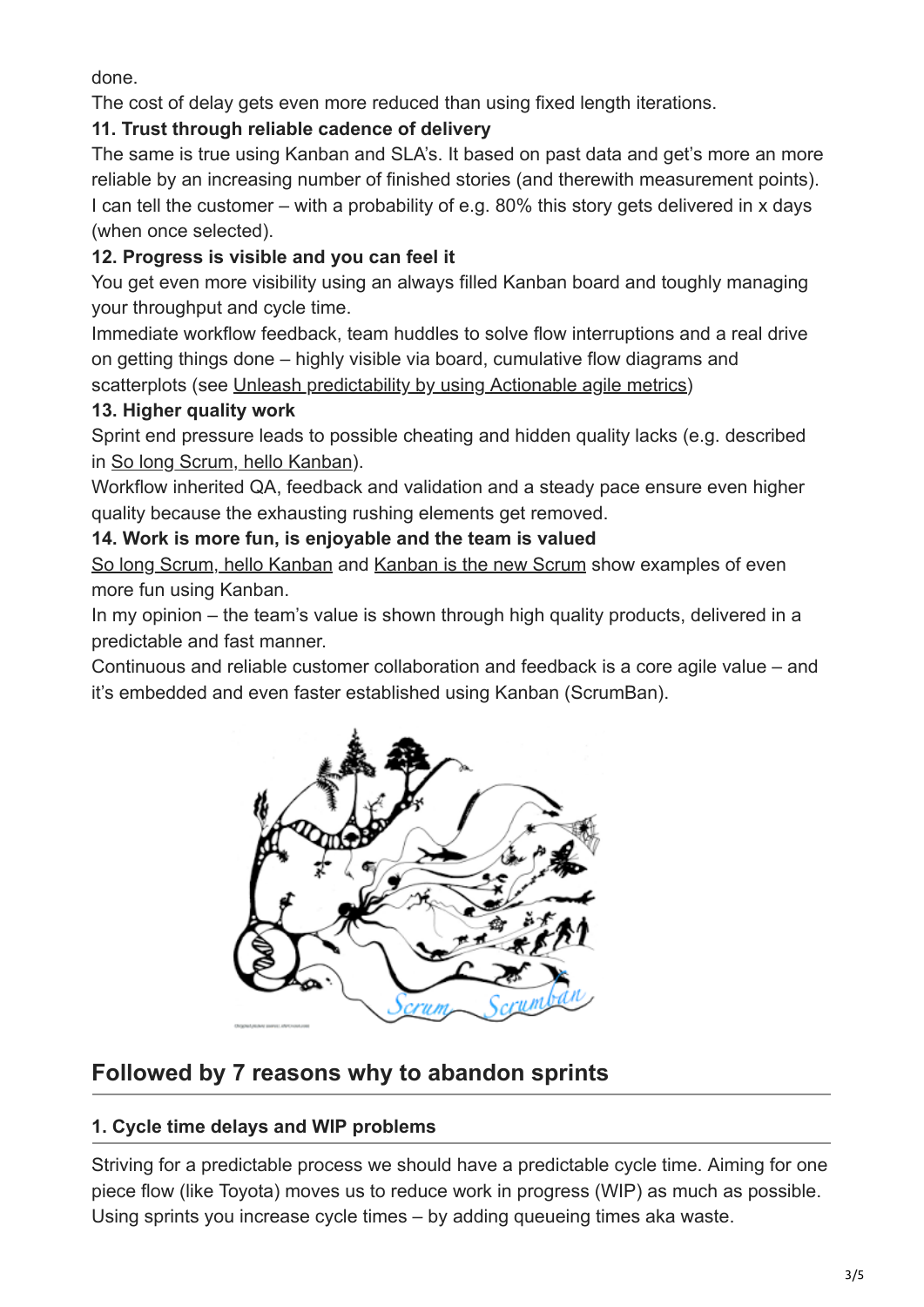When a story is done and needs to wait until the sprint end to get the feedback and go – it's a non value adding time.

If you already ship it before the sprint end – why having sprints at al  $\odot$ 

# **2. Artificial slicing and goals**

You need to slice your stories to fit in a sprint. If you already have 10 stories and your sprint is nearly full and you could just add another 1/2 story — what will happen? Either artificial slicing or moving the item to the next sprint.

Not necessary without sprint. You pull the next one as soon as slots get available. You slice having predictability in mind (knowing that too big stories increase risks of delays and are less predictable).

Sprint goals – sometimes seem artificial to me to. Commitment on stories is too pushy – let's invent sprint goals as focus point for commitments.

In my opinion – lets define goals for small pieces of added customer value. Independent whether it takes one week, 2 days or 5 weeks. What's the next value we can create and this is a next goals to reach.

# **3. Delayed feedback**

Feedback should be generated as soon as something is finished. Not waiting for the sprint end but immediately. Work even more with your customer on site and adapt for changes before working on more topics going in the "wrong" direction.

### **4. Artificial customer demos**

Let's have customer demos when there is a value adding piece of software available or generating feedback helps to get course corrections right aways. Sometimes building some fundamental elements takes a little longer and generating feedback + demoing in between does not make sense. Just wait until its done. On the other hand – many stories can be demoed immediately when finished. Why waiting?

# **5. Deferring revenue**

Shipping as fast as you can will reduce your cost of delay (of not delivering a feature). Waiting for a sprint end to deliver (and generating feedback) does not make sense. Ship it and stop starting + start finishing!

# **6. Higher process complexity**

Sprints lead to artificial slicing of topics, rushing at sprint ends (if not done properly ;-), delays and artificial elements in your flow. It adds more complexity by giving a higher weight to estimations and planning.

Why doing it, when you can achieve even better results without having sprints?

# **7. Backlog waste**

Sprints log in a backlog (sprint backlog) for the sprint interval's time. What if changes occur in between? You need to check the sprint goal and maybe have to cancel the